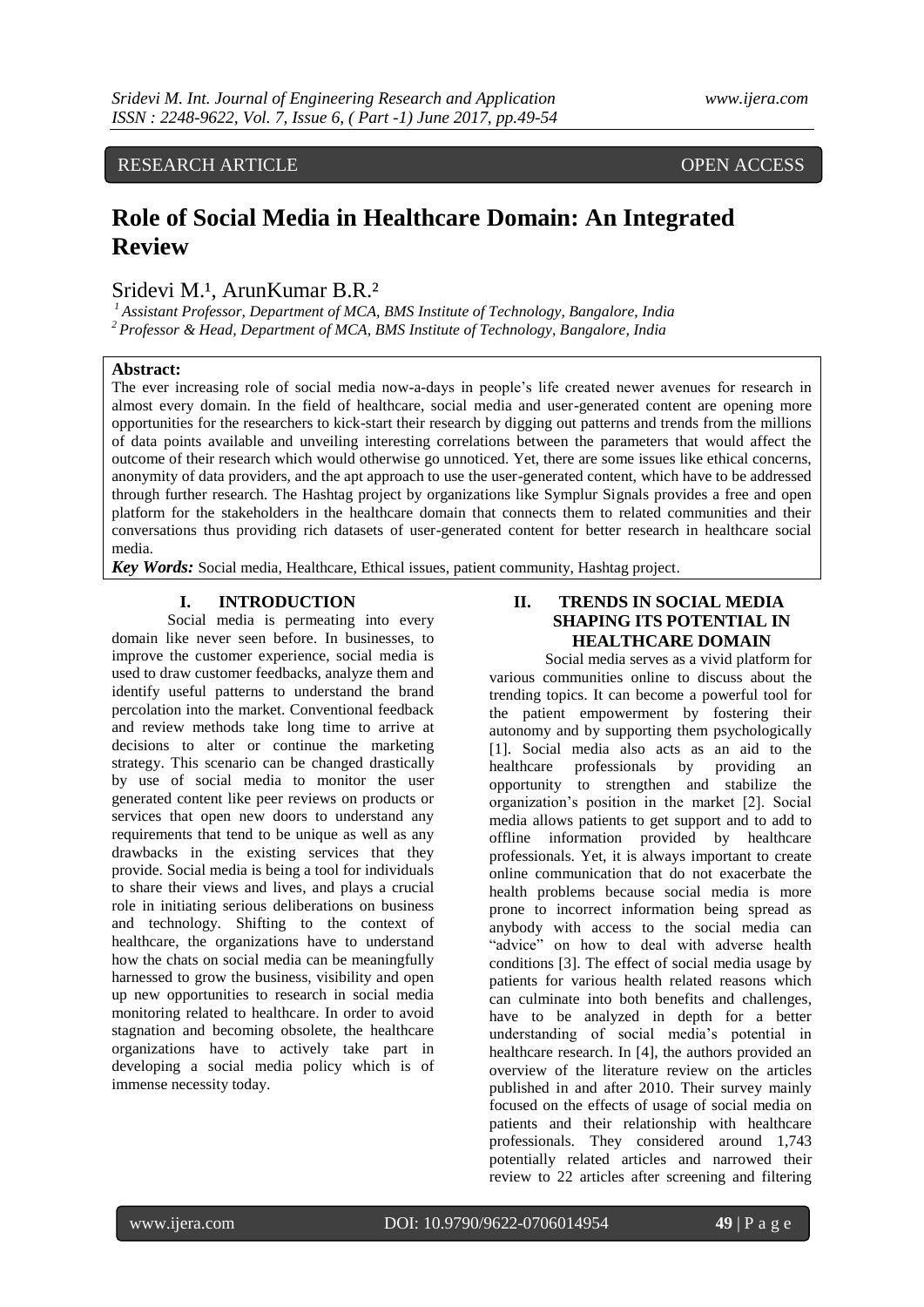the articles based on preset selection criteria. The findings from the articles that were reviewed can be depicted with the help of the Figure 1. The patients use social media with an intention to meet an unfulfilled need. The types of usage of social media

by patients can be categorized as social support that consists of emotional, informational, esteem and network support [5], and other types of usage namely social comparison and emotional expression.



**Figure 1.** Types of Social Media usage by patients

Social media usage by patients provides them social support which is defined as the "process of interaction among relationship which is intended to improve sense of belonging, coping, esteem, and competence through actual or perceived exchanges of psychosocial resources [6]." Emotional support helps the patients to meet their effective or emotional needs with the discussion made online whereas esteem support aims to encourage an individual to take the appropriate action that is needed to live with their condition, successfully. This esteem support also helps patients to share experiences about a new treatment in order to find encouragement before starting the treatment [7]. The information support is helpful to patients who are newly diagnosed and are in a need for lot of inputs about their condition and available treatment options. This type of support can be provided by patients who were already dealing with the condition from a long time [8]. The network support answers patients that they are not alone and enables them to connect with a others in similar context [9] and developing relationships depending on the attributes shared between them [10].

Emotional expression and social comparison are the other benefits of social media usage by patients. Online expression of emotions provides the patients a unique opportunity to communicate without having to worry about the immediate reactions or feelings of those who coexist with them in their online community. Online communities allow the patients to open up without inhibitions that may be felt in sharing their experiences face to face [11]. Patients also use social media for comparing themselves with their counterparts in their community to understand about their present intensity of their condition or to know about how the treatments work. The graphical representation of the number of articles reviewed in [4] is as shown in Figure 2 which depicts the frequency of discussion of types of use of social media for health related purposes by the patients.



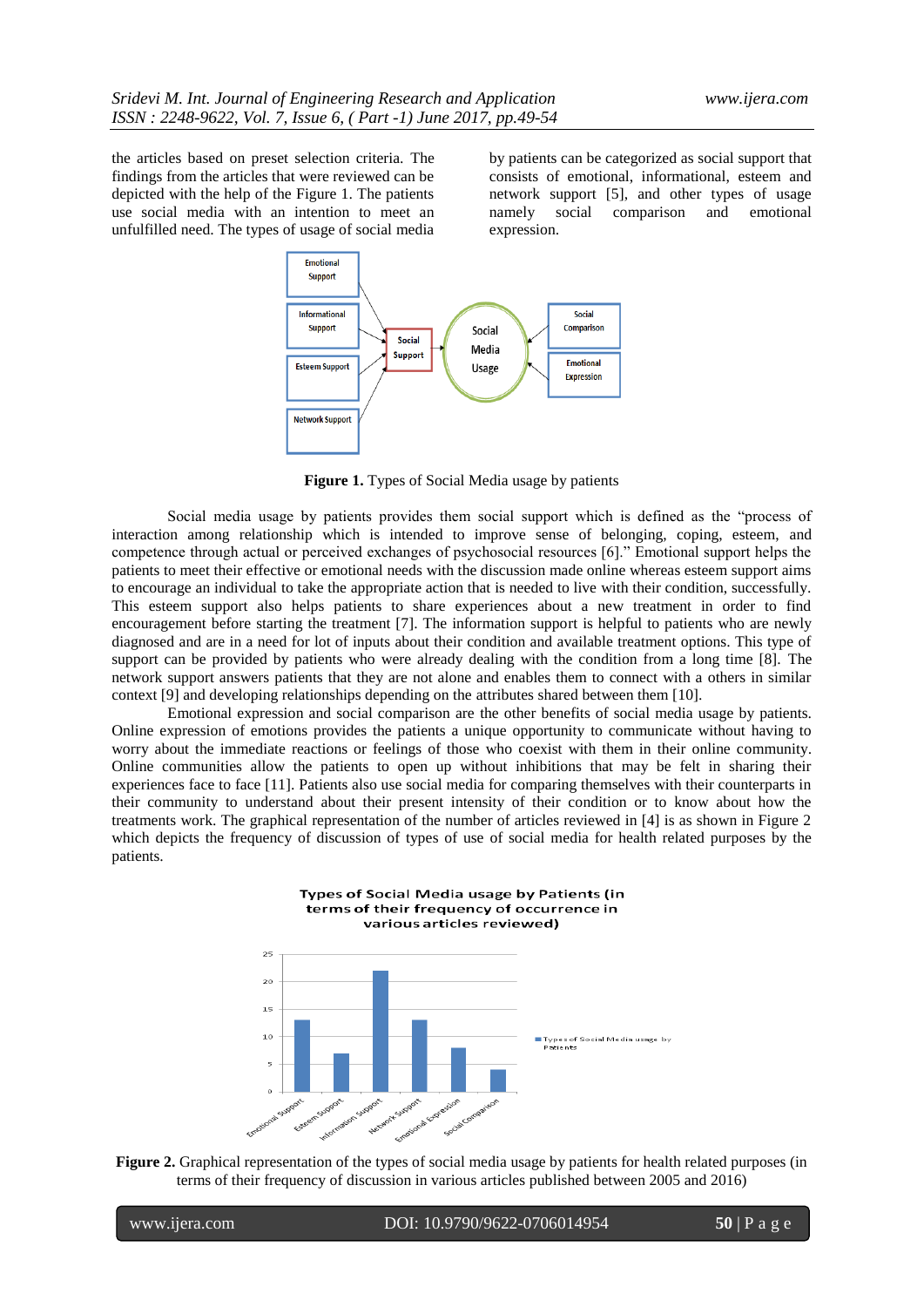## **III. OUTCOMES OF VARIOUS TYPES OF SOCIAL MEDIA USAGE BY PATIENTS ON PATIENTS**

The outcomes or effects of various types of social media usage by patients on patients are analyzed in detail by the authors in [4]. Patient empowerment is the most common effect of social media usage which can be represented by three categories namely enhanced subjective well-being, improved control and self-management, and enhanced psychological well-being. The negative effects of the social media usage by patients were identified as diminished subjective well-being, privacy loss, social media addiction and promotional targeting. But, these negative effects are discussed in less number of articles indicating comparatively more positivity resulting from the usage of social media by patients related to healthcare. The topical frequency of the above said effects in the articles reviewed in [4] can be depicted with the help of the following bar graph in Figure 3. The graph clearly shows that the negative outcomes are considerably less when compared to the positive outcomes.



frequency in various articles)

## **IV. SOCIAL NETWORK MODELLING AND ANALYSIS WITH BIG DATA SERVICE**

Online health platforms have provided avenues to patients to get useful information and share that information by exchanging their experiences among others with similar diseases. Such type of social networks will arm the researchers to conduct surveys and studies on the targeted groups of patients. At the same time, important factors like privacy preserving and reliability of data and user have to be considered to reap best out of the healthcare social networks.

In [12], the authors proposed a model for the social networks in the healthcare domain that

combines the electronic health records (EHRs) and personal health records (PHRs) to support a network namely social health record (SHR) network which also enables preservation of privacy, data and user reliability in addition to the big data services provided to the participating organizations. They suggested the components for the multi-trust healthcare social network namely, individuals who can play the role of either patient or caregiver or both, healthcare providers and medical institutes, and social health records plus the virtual-network control centres (VCCs) that maintain the centralized database for pseudonymous accounts of the patients with trust control. This design is shown in the Figure 4.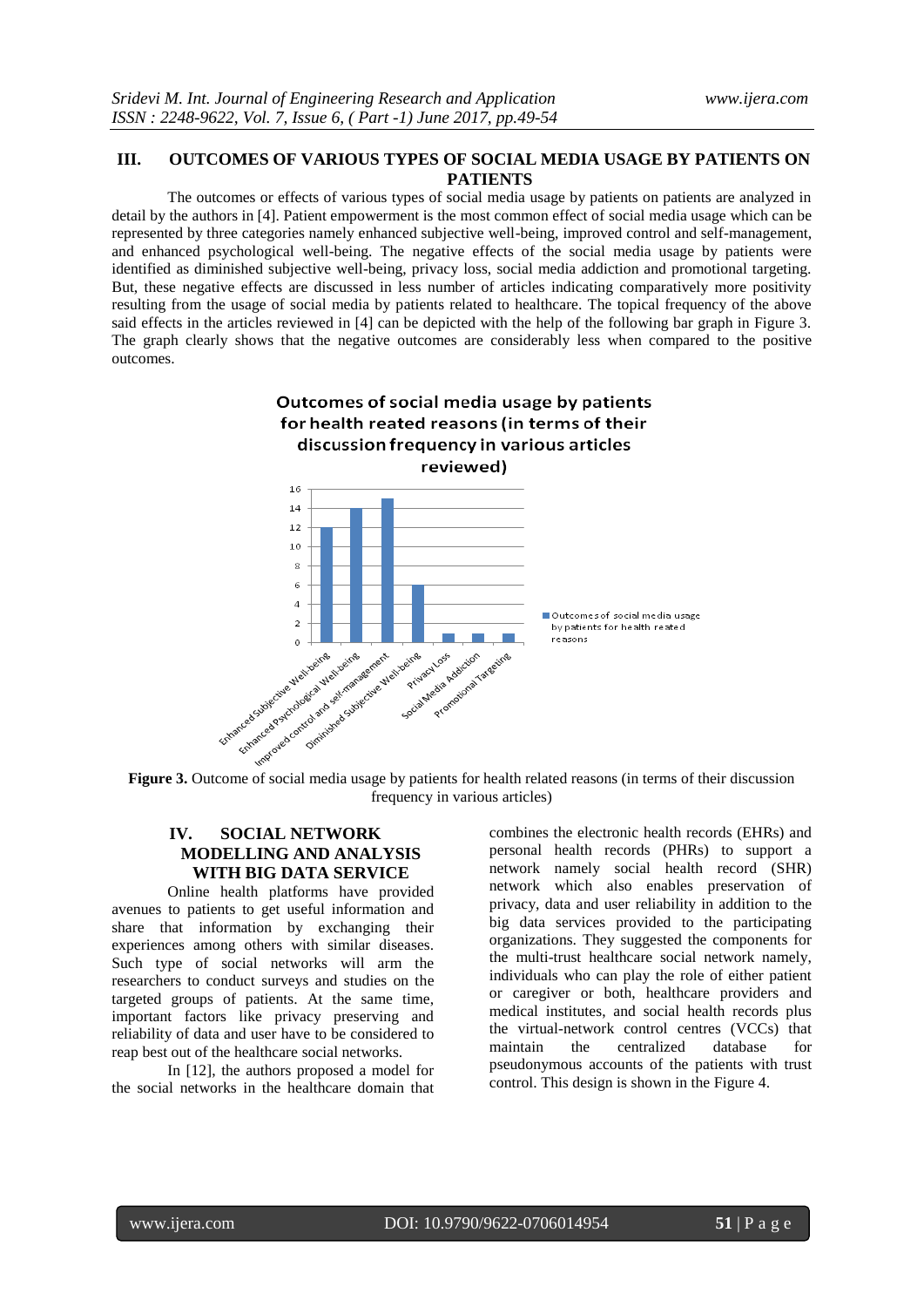

**Figure 4.** Multi-Trust Healthcare Social Network Components

The proposed model provides a platform to get second opinion for the patients which might be sought when they have to suffer from chronic diseases and conditions thereof for an enduring or long time. Also, it provides a platform for education of medical students who voluntarily participate in the healthcare social network. They can participate as special users to obtain extra knowledge and enrich their skills in treatment given to patients. The network can also serve as a platform for targeted surveys and other commercials. The authors in [12] also posed an open question as to how a system can detect or prevent falsification on the user-generated data that is self-reported in healthcare social network and thus paved a way for further research.

#### **V. ETHICAL ISSUES AND USABILITY OF PEER TO PEER EXCHANGED HEALTH INFORMATION FOR RESEARCH**

In contrast with the health research in online which the researcher decides the way of asking questions and participants choose how to answer them, using material or content that the people have posted already, for research opens up a good source of research data which can't be obtained elsewhere. This makes the decision making by the researchers difficult with respect to the ethical framework to be adopted, and the ways in which they analyze and visualize that data. This context raises new research questions about the appropriate approach to use the user-generated content in patient communities [13]. This research gap was addressed with a study on 30 people who were contacted via a discussion board for patients with diabetes [14]. Participants gave varied responses like participants who were aware of their information being shared in public domain felt no problem with aggregated information being used

for analytics without their consent. But, there were diverged opinions on using information with a chance to identify the original contributors. Yet, some of the participants were of opinion that the usage of data generated by them should be acknowledged while others thought that their identity should be preserved.

## **VI. ROLE OF HASHTAG PROJECTS IN HEALTHCARE SOCIAL MEDIA**

Healthcare hashtag project by Symplur Signals is a free and open platform for caregivers, patients, doctors, advocates, and other providers that connect them to related communities and their conversations. The objective of this project is to make the use of social networking site like Twitter more accessible for providers and the healthcare community, by reducing the learning curve of Twitter with a database of relevant hashtags to follow, Symplur Signals help new and existing users alike to find the conversations that are of interest and importance.

Organizations like Symplur Signals organizes the Twitter hashtags that are in use which are relevant to the healthcare domain to –

- Allow exploration by either healthcare subject matter or a hashtag.
- Show hashtags that are related to one another in the healthcare field.
- Demonstrate the frequency of use of relevant hashtags so as to facilitate the selection of hashtags.
- Determines which of the healthcare hashtags are most popular at any point of time.
- Provide a live feed of conversations related to each hashtag so s to easily explore what is currently being discussed on Twitter in our healthcare topic of choice.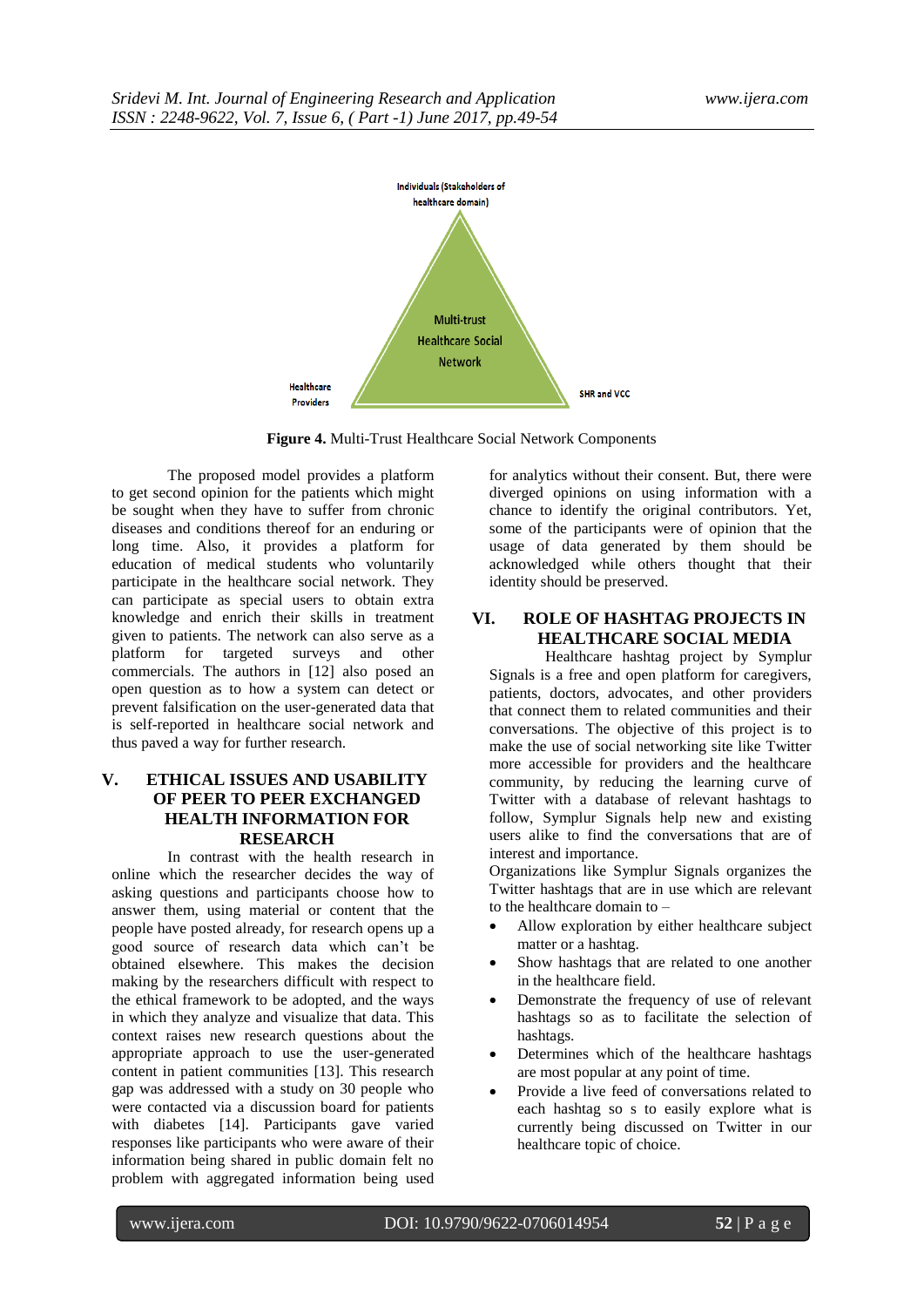Encourage the visitors to vote on which hashtags are most useful in hope of bringing multiple conversations together.

The organizations like Symplur Signals promote understanding in depth of healthcare from the perspective of doctors, patients and other stakeholders by providing real-time access to insights from nearly a billion healthcare social media data points. Symplur Signals provides deep insights, rich datasets, powerful filtering, and algorithms with NLP (Natural Language Processing) capabilities optimize for our context of healthcare. Years of data can be analyzed from billions of healthcare related tweets with a trusted academic research platform.

#### **VII. CONCLUSION**

The paradigm shift in the usage of social media by the stakeholders of the healthcare domain is leading to new avenues for research. The peer to peer patient information being exchanged online through patient communities, blogs, hashtag conversations etc., provide volumes of datasets of user-generated content for being analyzed and visualized to draw valuable conclusions to proceed with healthcare research. But, there are some open questions like the ethical framework to be designed and the appropriate approach to use the highly unstructured user-generated content in patient communities. The reliability of the user posted information also stands to be another question in healthcare social media research.

#### **REFERENCES**

- [1]. Ho YX, OÇonnor BH, Mulvaney SA, "Features of online health communities for adolescents with Type 1 diabetes," West J Nurs Res., 2014; 36(9): 1183-98.
- [2]. Williams J., "A New Roadmap for Healthcare Business Success," Journal of Healthcare and Finance Management Association, 2011; 65(5):62-9.
- [3]. Carter M., "Medicine and the Media: How Twitter may have heped Nigeria contain Ebola,"Br Medical Journal 2014; 349.
- [4]. Edin Smailhodzic et al., "Socia Media use in Healthcare: A Systematic Review of effects on patients and on their relationship with Healthcare Professionals," BMC Health Services Research (2016) 16:442, DOI 10.1186/s12913-016-1691-0.
- [5]. Schaefer C, Coyne JC, Lazarus RS, "The Health-related Functions of Social Support," Journal of Behavioural Medicine, 1981; 4(4):381-406.
- [6]. Cohen S, Underwood LG, Gottlieb BH, "Social Support Measurement and

Intervention: A Guide for Health and Social Scientists," New York, Oxford; 2000.

- [7]. Coulson NS, "How do Online Patient Communities affect the experiences of Inflammatory Bowel Disease? An Online Survey," JRSM Short Reports, 2013; 4:1-8.
- [8]. Mattson M, Hall JG, "Health as Communication Nexus: A Service-Learning Approach," Dubuque: Kendall Hunt; 2011.
- [9]. Colineau N, Paris C, "Talking about your health to strangers: Understanding the use of Online Social Networks by Patients," New Rev Hypermed Multimed, 2010; 16(1): 141- 60.
- [10]. Frost JH, Massagli MP, "Social uses of Personal Health Information within PatientsLikeMe, an Online Patient Community: What can happen when patients have access to one another's data," Journal of Medical Internet Research, 2008; 10(3):15.
- [11]. Broom A., "The eMale: Prostrate Cancer, Masculinity, and Online Support as a challenge to Medical Expertise," Journal of Sociology, 2005; 41(1): 87-104.
- [12]. Chunming Gao, Noriyuke Iwane, "A Social Network Model with Privacy Preserving and Reliability Assurance and its Applications in Healthcare," International Journal of Energy, Information, and Communications, Vol 6, Issue 1 (2015), pp. 45-58.
- [13]. Whitehead LC, "Methodological and Ethical Issues in Internet-Mediated Research in the field of Health: An Integrated Review of the Literature," Social Science Med, 2007 August; 65(4): 782-91.
- [14]. Track 3 Diabetes Planner http:// [www.track3.com/](http://www.track3.com/) android\_diabetes\_logbook/

#### **ABOUT THE AUTHORS**

**M. Sridevi** is Assistant Professor in the Department of MCA at BMS Institute of Technology, Bangalore, India. She is pursuing Ph.D. degree from VTU, Belagavi. Her research interests include Social Media Analytics, Data Mining, and Network Analysis. She published/presented 11 research papers in national/ international peer reviewed journals/ conferences.

**Dr. ARUNKUMAR B.R.,** MCA, M.Phil (CS), M.Tech (CS&E),PGDIPR[NLSIU], Ph.D (CS) from dept. of Computer Science, Dravidian University [A.P. Govt.], Kuppam, Professor and Head of the department, Master of Computer Applications, BMS Institute of Technology, Bangalore, Karnataka, India, Member BOS, VTU